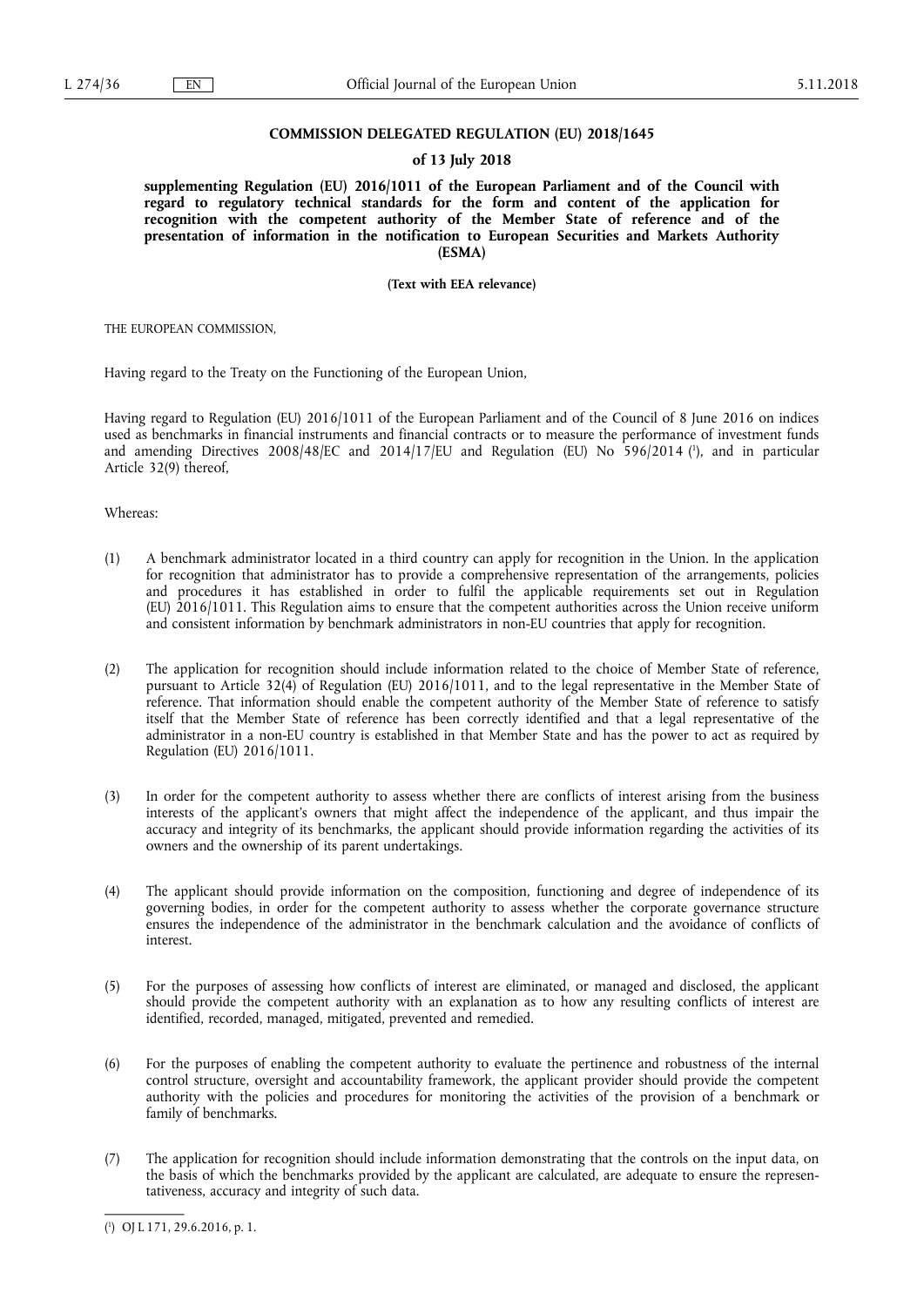- (8) For the purpose of enabling the competent authority to evaluate whether the benchmarks provided by the applicant are suitable for their continued or prospective use in the Union, with the final objective of their inclusion in the register of Article 36 of Regulation (EU) 2016/1011, a list of all benchmarks provided by the applicant which are already used in the Union or intended for future use in the Union and a description of them should be provided within the application for recognition.
- (9) Information on the nature and characteristics of the benchmarks provided by the applicant is relevant in order to demonstrate to the competent authority whether the assessment of compliance with the applicable requirements of Regulation (EU) 2016/1011 is to be conducted with reference to any of the special regimes applicable, to regulated-data benchmarks and to commodity benchmarks not based on submissions by contributors the majority of which are supervised entities, as set out in Regulation (EU) 2016/1011.
- (10) Where the applicant considers one or more of its benchmarks as significant or non-significant, it should include in the application for recognition information on the degree of use of such benchmark(s) in the Union, so that the competent authority could assess whether the categorisation as significant or non-significant is correct. Benchmarks provided by the applicant that are not yet used in the Union and that are included in the application for recognition for reason of their prospective use in the Union are in accordance with point (27) of Article 3(1) of Regulation (EU) 2016/1011 considered as non-significant benchmarks.
- (11) This Regulation is based on the draft regulatory technical standards submitted by the European Securities and Markets Authority (ESMA) to the Commission.
- (12) The ESMA has conducted open public consultations on the draft regulatory technical standards on which this Regulation is based, analysed the potential related costs and benefits and requested the opinion of the Securities Markets Stakeholder Group established in accordance with Article 37 of Regulation (EU) No 1095/2010 of the European Parliament and of the Council ( 1 ).
- (13) Administrators should be given sufficient time to prepare applications and to ensure compliance with the requirements of this Regulation and the regulatory technical standards referred to in the Annex. This Regulation should therefore start to apply two months after it enters into force,

HAS ADOPTED THIS REGULATION:

## *Article 1*

#### **General requirements**

1. An administrator located in a third country shall when applying for recognition pursuant to Article 32 of Regulation (EU) 2016/1011 provide the information listed in the Annex.

Where the applicant has left out any of the required information, the application shall include an explanation as to why that information has not been provided.

# *Article 2*

# **Format of the application**

1. The application for recognition shall be submitted in the official language or one of the official languages of the Member State of reference, unless otherwise indicated in the Annex. The documents referred to in point 8 of the Annex shall be submitted in a language customary in the sphere of international finance or in the official language or one of the official languages of the Member State of reference.

2. The application for recognition shall be submitted by electronic means or, if accepted by the relevant competent authority, in paper form. Those electronic means shall ensure that completeness, integrity and confidentiality of the information are maintained during the transmission. The applicant shall ensure that each submitted document clearly identifies to which specific requirement of this Regulation it refers.

<sup>(</sup> 1 ) Regulation (EU) No 1095/2010 of the European Parliament and of the Council of 24 November 2010 establishing a European Supervisory Authority (European Securities and Markets Authority), amending Decision No 716/2009/EC and repealing Commission Decision 2009/77/EC (OJ L 331, 15.12.2010, p. 84).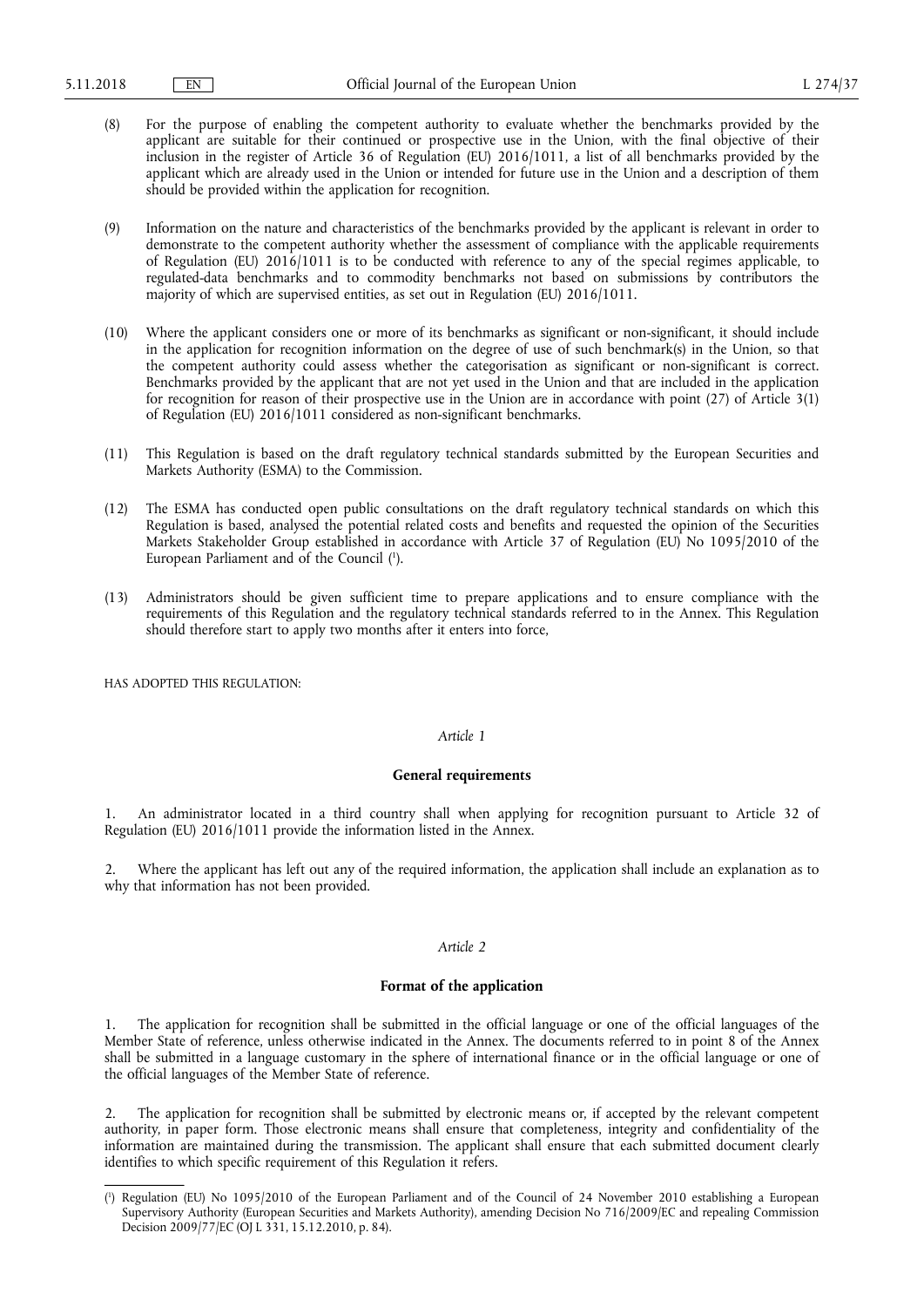## *Article 3*

## **Specific information concerning policies and procedures**

1. Any policies and procedures established to comply with requirements of Regulation (EU) 2016/1011 and described in an application shall contain or be accompanied by:

- (a) an indication of the identity of the person or persons responsible for the approval and maintenance of the policies and procedures;
- (b) a description of how compliance with the policies and procedures is monitored and the identity of the person or persons responsible for this monitoring;
- (c) a description of the measures to be taken in the event of a breach of the policies and procedures.

2. Where an applicant is a company within a group, it may comply with paragraph 1 by submitting the policies and procedures of its group where they relate to the provision of benchmarks.

*Article 4* 

### **Entry into force**

This Regulation shall enter into force on the twentieth day following that of its publication in the *Official Journal of the European Union*.

It shall apply from 25 January 2019.

This Regulation shall be binding in its entirety and directly applicable in all Member States.

Done at Brussels, 13 July 2018.

*For the Commission The President*  Jean-Claude JUNCKER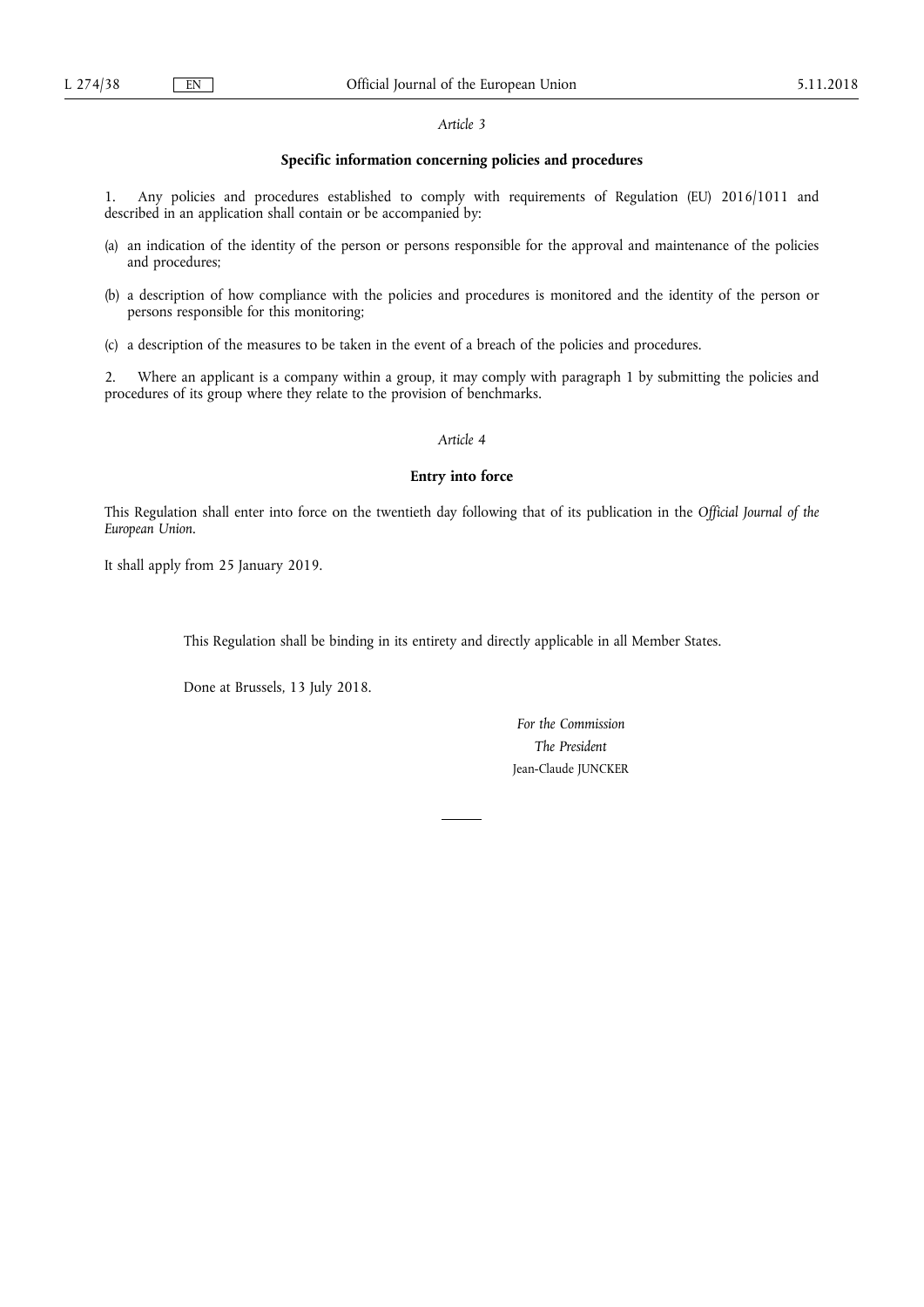#### *ANNEX*

## **Information to be provided in the application for recognition under Article 32 of Regulation (EU) 2016/1011**

### **SECTION A — INFORMATION ON THE PROVIDING PERSON AND ITS LEGAL REPRESENTATIVE IN THE UNION**

# 1. GENERAL INFORMATION

- (a) Full name of the applicant and its Legal Entity Identifier (LEI).
- (b) Address of the office in the country of location.
- (c) Legal Status.
- (d) Website, if any.
- (e) Where the applicant is supervised in the non-EU country where it is located, information about its current authorisation status, including the activities for which it is authorised, the name and address of the competent authority of the non-EU country and the link to the register of such competent authority, where available; where more than one authority is responsible for supervision, the details of the respective areas of competence shall be provided.
- (f) A description of the operations of the applicant in the EU and in non-EU countries, whether or not subject to any EU or extra-EU financial regulation, that are relevant for the activity of provision of benchmarks, along with a description of where these operations are conducted.
- (g) Where the applicant is part of a group, its group structure, along with the ownership chart, showing the links between any parent undertaking and subsidiaries. The undertakings and subsidiaries shown in the chart shall be identified by their full name, legal status and address of the registered office and head office.
- (h) A self-declaration of good repute including details, if applicable, of any:
	- (i) past and pending proceedings of a disciplinary nature against it (unless dismissed);
	- (ii) refusal of authorisation or registration by a financial authority;
	- (iii) withdrawal of authorisation or registration by a financial authority.
		- 2. LEGAL REPRESENTATIVE IN THE MEMBER STATE OF REFERENCE
- (a) Documented evidence supporting the choice of the Member State of reference, by application of the criteria laid down in Article 32(4) of Regulation (EU) 2016/1011.
- (b) With respect to the legal representative established in the Member State of reference as set out in Article 32(3) of Regulation (EU) 2016/1011, its:
	- (i) full name;
	- (ii) title, in case of a natural person, or legal status, in case of a legal person;
	- (iii) deed of incorporation, articles of association or other constitutional documents, in case of a legal person, and clarification of whether it is supervised by a supervisory authority;
	- (iv) address;
	- (v) email address;
	- (vi) telephone number;
	- (vii) written confirmation of the authority of the legal representative to act on behalf of the applicant in accordance with Article 32(3) of Regulation (EU) 2016/1011;
	- (viii) details of the performance of the oversight function by the legal representative relating to the provision of benchmarks that may be used in the Union;
	- (ix) the name, title, address, email address and telephone number of a contact person within the legal representative.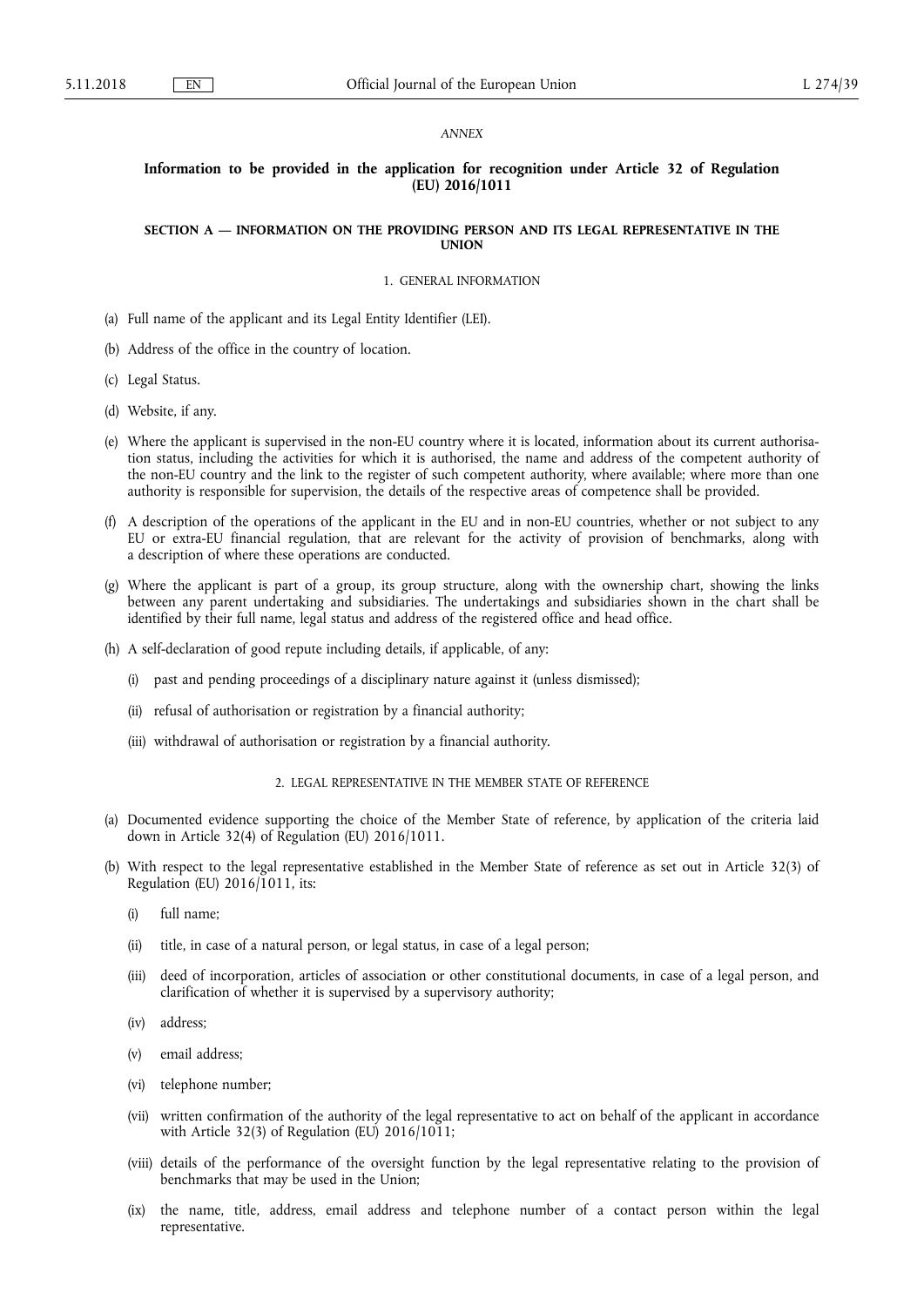## 3. ORGANISATIONAL STRUCTURE AND GOVERNANCE

- (a) Internal organisational structure with respect to the board of directors, senior management committees, oversight function and any other internal body exercising significant management functions involved in the provision of a benchmark, including their:
	- (i) terms of reference or summary thereof; and
	- (ii) adherence to any governance codes or similar provisions.
- (b) Procedures ensuring that the employees of the administrator and any other natural persons whose services are placed at its disposal or under its control and who are directly involved in the provision of a benchmark have the necessary skills, knowledge and experience for the duties assigned to them and operate in respect of the provisions under Article 4(7) of Regulation (EU) 2016/1011.
- (c) The number of employees (temporary and permanent) involved in the provision of a benchmark.

#### 4. CONFLICTS OF INTEREST

- (a) Policies and procedures that address:
	- (i) how current and potential conflicts of interest are or will be identified, recorded, managed, mitigated, prevented or remedied;
	- (ii) particular circumstances which apply to the applicant or to any particular benchmark provided by the applicant and which may be used in the Union, in relation to which conflicts of interest are most likely to arise, including where expert judgment or discretion is exercised in the benchmark's determination process, where the applicant is within the same group as a user of a benchmark and where the provider is a participant in the market or economic reality that the benchmark intends to measure.
- (b) For a benchmark or a family of benchmarks, a list of any material conflicts of interests identified, along with the respective mitigation measures.
- (c) The structure of the remuneration policy, specifying the criteria used to determine the remuneration of the persons involved directly or indirectly in the activity of provision of benchmarks.
	- 5. INTERNAL CONTROL STRUCTURE, OVERSIGHT AND ACCOUNTABILITY FRAMEWORK
- (a) Policies and procedures for monitoring the activities of the provision of a benchmark or a family of benchmarks, including those relating to:
	- (i) the information technology systems;
	- (ii) the risk management, together with a mapping of risks which may arise and which may impact the accuracy, integrity and representativeness of the benchmarks provided or the continuity of the activity of provision, along with the respective mitigation measures;
	- (iii) the constitution, role and functioning of the oversight function, as described in Article 5 of Regulation (EU) 2016/1011 and further specified in the regulatory technical standards adopted under Article 5(5) of Regulation (EU) 2016/1011 (<sup>1</sup>) or the corresponding principles on financial benchmarks agreed by the International Organization of Securities Commissions (IOSCO) on 17 July 2013 ('IOSCO principles for financial benchmarks'), or the Principles for Oil Price Reporting Agencies agreed by the IOSCO on 5 October 2012 ('IOSCO principles for PRAs'), as applicable, including procedures for the appointment, substitution or removal of individuals within the oversight function;
	- (iv) the constitution, role and functioning of the control framework, as described in Article 6 of Regulation (EU) 2016/1011 or the corresponding IOSCO Principles for financial benchmarks or for PRAs, as applicable, including procedures for the appointment, substitution or removal of individuals who are responsible for this framework;
	- (v) the accountability framework as described in Article 7 of the Regulation (EU) 2016/1011 or the corresponding IOSCO Principles for financial benchmarks or for PRAs, as applicable, including procedures for the appointment, substitution or removal of individuals who are responsible for this framework.

<sup>(</sup> 1 ) Commission Delegated Regulation (EU) 2018/1637 of 13 July 2018 supplementing Regulation (EU) 2016/1011 of the European Parliament and of the Council with regard to regulatory technical standards for the procedures and characteristics of the oversight function (see page 1 of this Official Journal).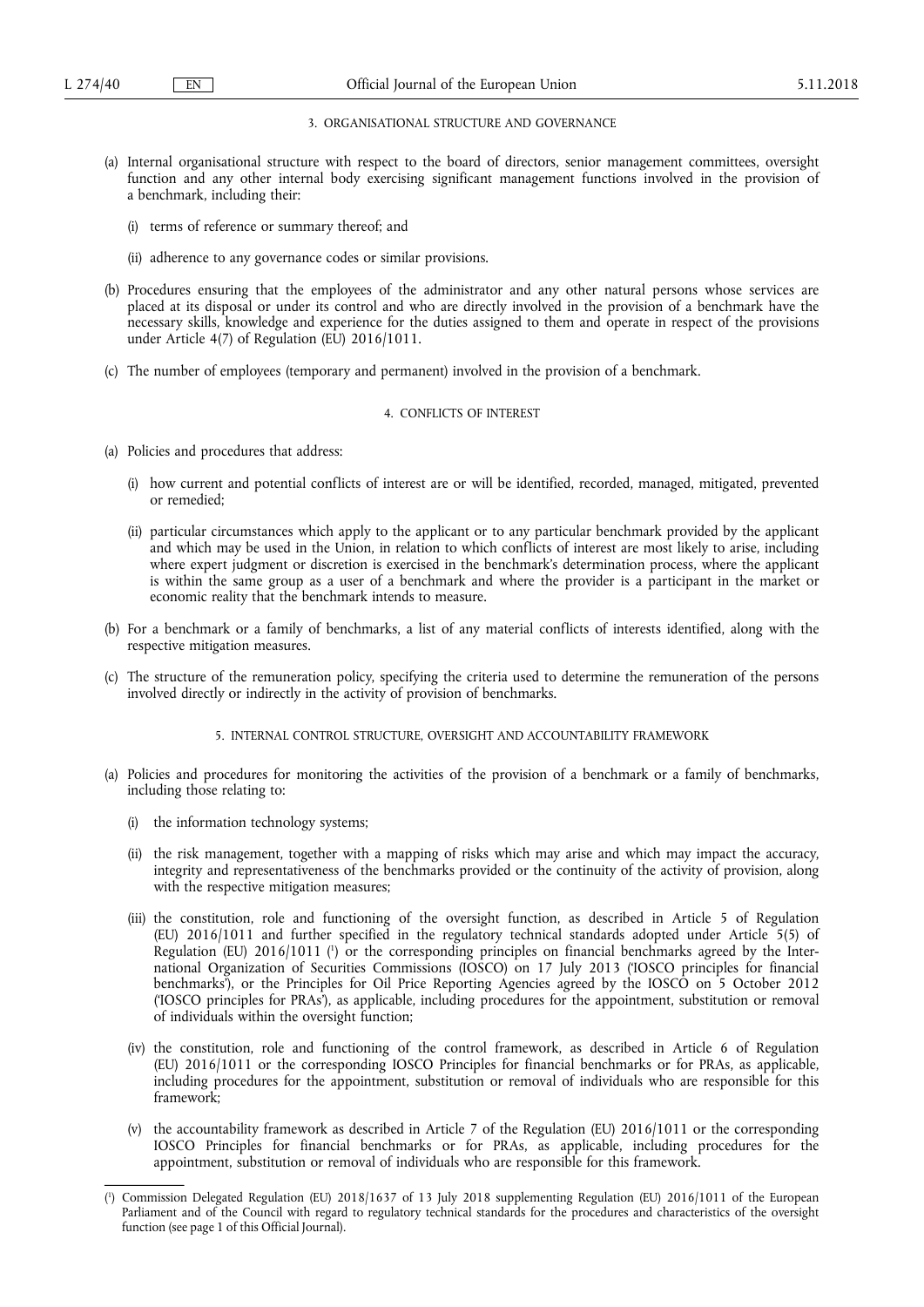- (b) Contingency plans for determining and publishing a benchmark on a temporary basis.
- (c) Procedures for the internal reporting of infringements of Regulation (EU) 2016/1011 by managers, employees and any other natural persons whose services are placed at the provider's disposal or under the control of the provider.

#### 6. OUTSOURCING

Where any activity forming a part of the process for the provision of a benchmark or family of benchmarks is outsourced:

- (a) the outsourcing arrangements, including service-level agreements, which demonstrate compliance with Article 10 of the Regulation (EU) 2016/1011 or the corresponding IOSCO Principles for financial benchmarks or for PRAs, as applicable;
- (b) details of the outsourced functions, unless this information is already included in the relevant contracts;
- (c) policies and procedures regarding the oversight of the outsourced activities unless this information is already included in the relevant contracts.

### 7. COMPLIANCE WITH IOSCO PRINCIPLES

- (a) Where available, an assessment by an independent external auditor of compliance with the Principles for financial benchmarks agreed by the International Organization of Securities Commissions (IOSCO) on 17 July 2013 or the Principles for Oil Price Reporting Agencies agreed by IOSCO on 5 October 2012, as applicable.
- (b) Where available, in cases where the applicant is subject to supervision, a certification provided by the competent authority of the non-EU country where the applicant is located, attesting compliance with the IOSCO principles referred to in letter (a).

### 8. OTHER INFORMATION

- (a) The applicant may provide any additional information relevant to its application that it considers appropriate.
- (b) The applicant shall provide this information in a manner and form stipulated by the competent authority.

### **SECTION B – INFORMATION ON THE BENCHMARKS**

### 9. DESCRIPTION OF THE ACTUAL OR PROSPECTIVE BENCHMARKS OR FAMILIES OF BENCHMARKS THAT MAY BE USED IN THE UNION

- (a) A list including all the benchmarks provided by the applicant that are already used in the Union and, where available, their International Securities Identification Numbers (ISINs).
- (b) A description of the benchmark or family of benchmarks provided and that are already used in the Union, including a description of the underlying market or economic reality that the benchmark or the family of benchmarks is intended to measure, along with an indication of the sources used to provide these descriptions, and a description of contributors, if any, to this benchmark or family of benchmarks.
- (c) A list including all the benchmarks that are intended to be marketed for their use in the Union and, where available, their ISINs.
- (d) A description of the benchmark or family of benchmarks that are intended to be marketed for its use in the Union, including a description of the underlying market or economic reality that the benchmark or the family of benchmarks is intended to measure, along with an indication of the sources used to provide these descriptions, and a description of contributors, if any, to this benchmark or family of benchmarks.
- (e) Any documented evidence that a benchmark or family of benchmarks described under points (b) and (d) may be considered regulated-data benchmarks, in accordance with the definition set out in point (24) of Article 3(1) of Regulation (EU) 2016/1011, and is thus entitled to the exemptions listed by Article 17(1) of the same Regulation.
- (f) Any documented evidence that a benchmark or family of benchmarks described under points (b) and (d) may be considered commodity benchmarks, in accordance with the definition set out in point (23) of Article 3(1) of Regulation (EU) 2016/1011, and that it is not based on submissions by contributors the majority of which are supervised entities, along with any evidence of the implementation of the special regime requirements as set out by Article 19 and Annex II of the Regulation or the corresponding IOSCO Principles for PRAs.
- (g) Any documented evidence that a benchmark or family of benchmarks described under points (b) and (d) may be considered interest rate benchmarks, in accordance with the definition set out in point (22) of Article 3(1) of Regulation (EU) 2016/1011, along with any evidence of the implementation of the special regime requirements as set out by Article 18 and Annex I of the Regulation.